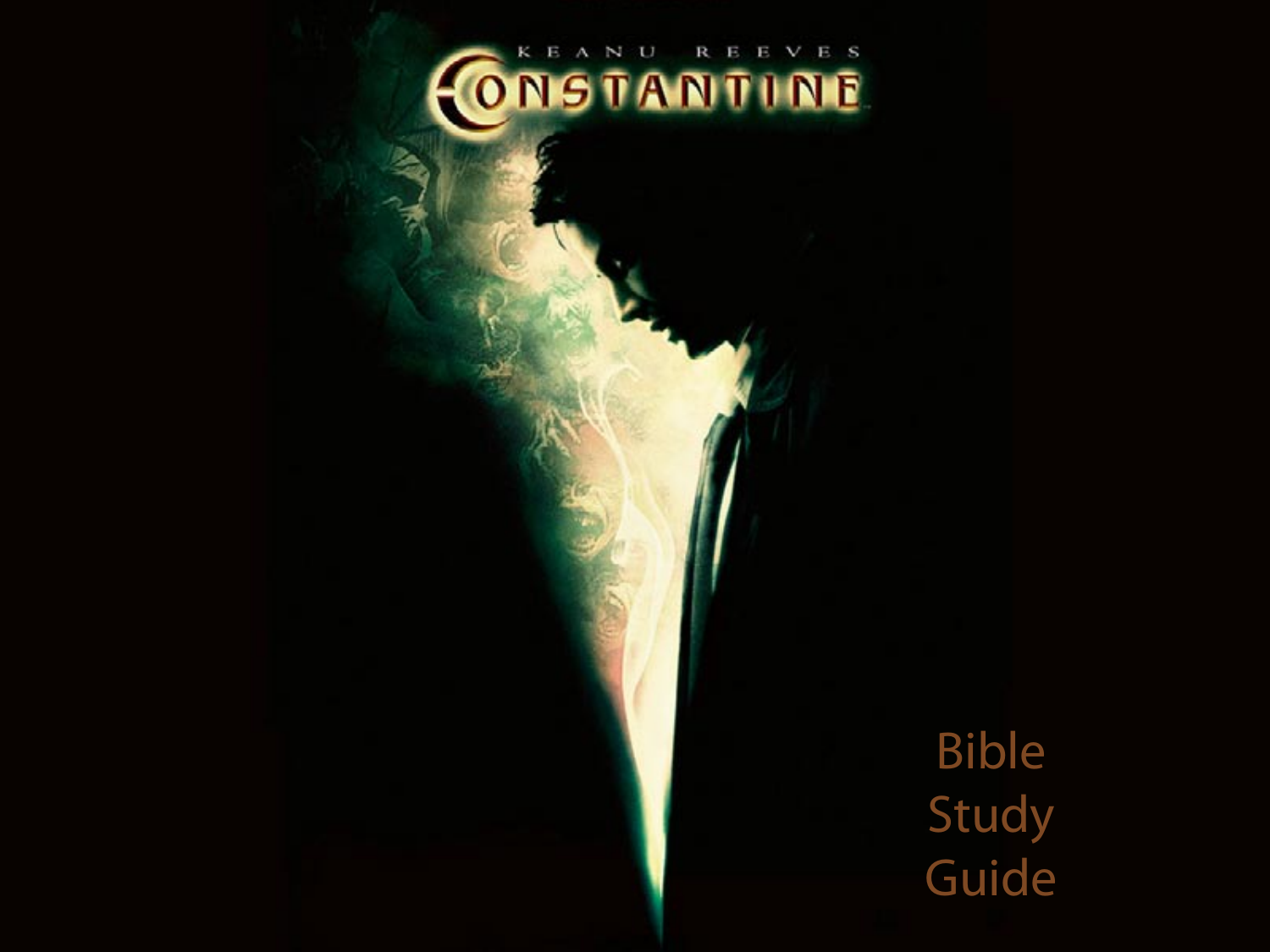### **Intro**

In a short time, people over the country are going to be talking about spiritual things. Conversations will be about Heaven and Hell, angels and demons, God and Satan. Everyone, and I mean everyone, will be talking about salvation, sin, forgiveness, and spiritual warfare.

All because of a movie. All because of Constantine.

What an opportunity for savvy ministry leaders! Remember, we are to be "making the most of every opportunity, because the days are evil." (Ephesians 5:16) This Bible Study Guide will help you to harness the interest in spiritual things that the Warner Bros film Constantine will create. Included are three sessions for you to use with your group to examine what is Biblical and true about this extraordinary film.

## **About The Movie**

John Constantine has been to hell and back. Born with a gift he didn't want, the ability to clearly recognize angels and demons walking the earth in human skin, Constantine (KEANU REEVES) was driven to take his own life to escape the tormenting clarity of his vision. But he failed. Resuscitated, he now finds himself back in the land of the living, patrolling the earthly border between heaven and hell, hoping in vain to earn his way to salvation by sending the devil's foot soldiers back to the depths.

But Constantine is no saint. Disillusioned by the world around him and at odds with the one beyond, he's a chain-smoking, hard-living bitter hero who scorns the very idea of heroism. Constantine will fight to save your soul but doesn't want your admiration or your thanks – and certainly not your sympathy.

All he wants is a reprieve.

When a desperate but skeptical police detective (RACHEL WEISZ as Angela Dodson) enlists his help in solving the mysterious death of her beloved twin sister, their investigation takes them through the world of demons and angels that exists just beneath the landscape of contemporary Los Angeles. Caught in a catastrophic series of otherworldly events, the two become inextricably involved and seek to find peace at whatever cost.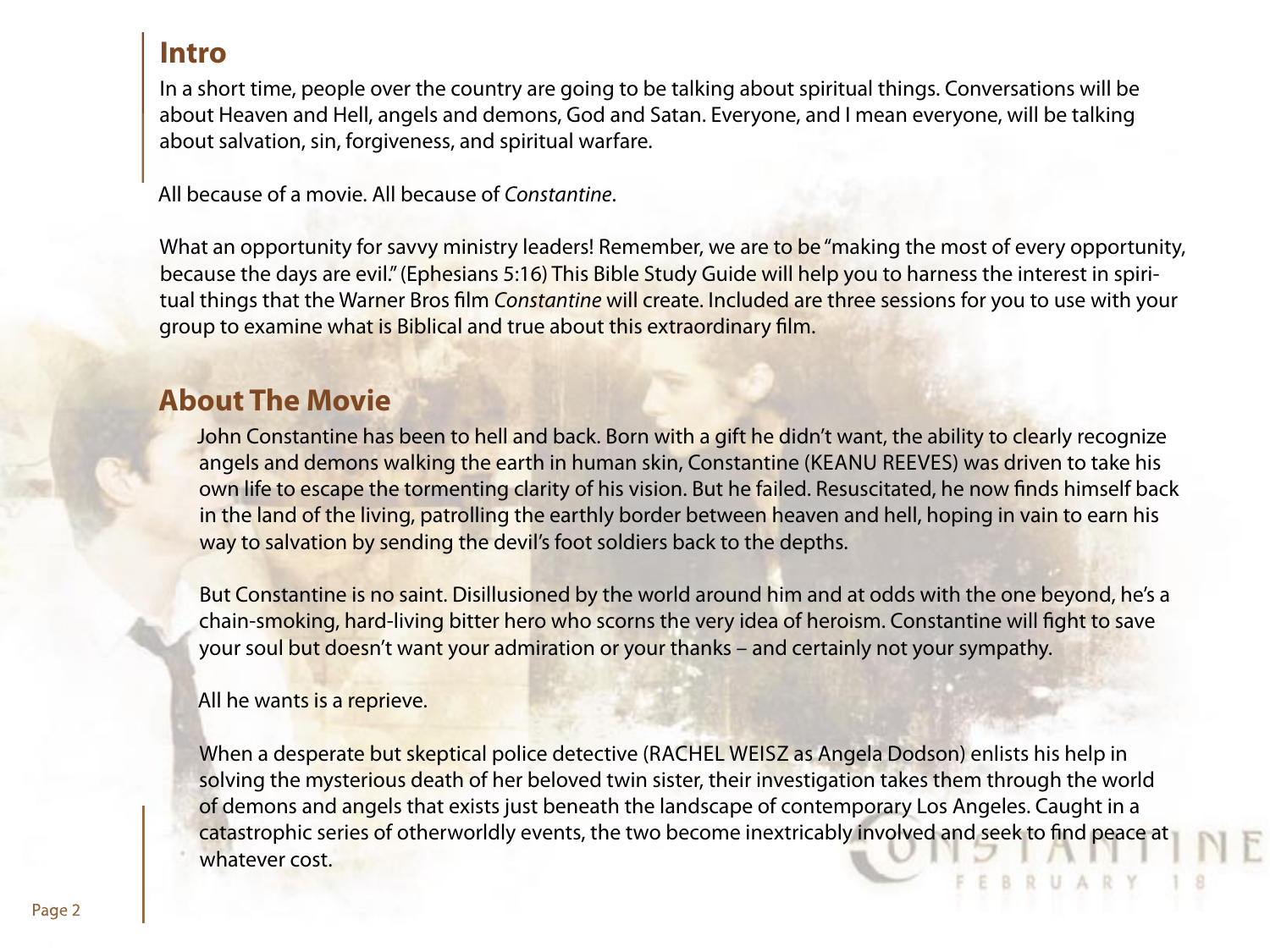In the film the viewer encounters demons of various kinds, an angel named Gabriel, and even Lucifer himself. The action is intense, the mood is very dark, and some scenes are downright scary. The movie is rated "R" – so if you have an underage youth group, you won't want to take your group to see the film. But we all know that, somehow, individual teens do find a way into see R-rated films – and Constantine has the right recipe to attract a ton of interest from a lot of teenagers.

And that's why you need to be prepared.

# **But but but…**

While Constantine is an excellent Hollywood film, it's also just that – a Hollywood film. Not surprisingly, there is much imperfect, messy theology in the movie. However, a wise ministry leader knows how to turn almost any moment into a "teachable moment" and instill truth in the hearts of his or her students. And, a prudent ministry leader understands that opportunities like Constantine can also be used to foster heresy and misunderstandings. This material is also designed to help you shine the light of truth on some of those unclear theological issues.

But what makes Constantine so terrific for the average group leader is that it gets the big picture pretty much right. There's Heaven and Hell. There's God and Satan. There are angels and demons. It's all right there in the movie – and there's no way that people coming out of Constantine won't be talking about these topics.

Are you up for the challenge?

Make sure you tweak these sessions to suit your needs. If you're a college ministry director, you'll want to beef up some the concepts presented here, and maybe lose the games. On the other hand, if you lead a group of junior highers and you've discovered that a ton of your kids, then go with the games and try to lighten up on some of the information presented.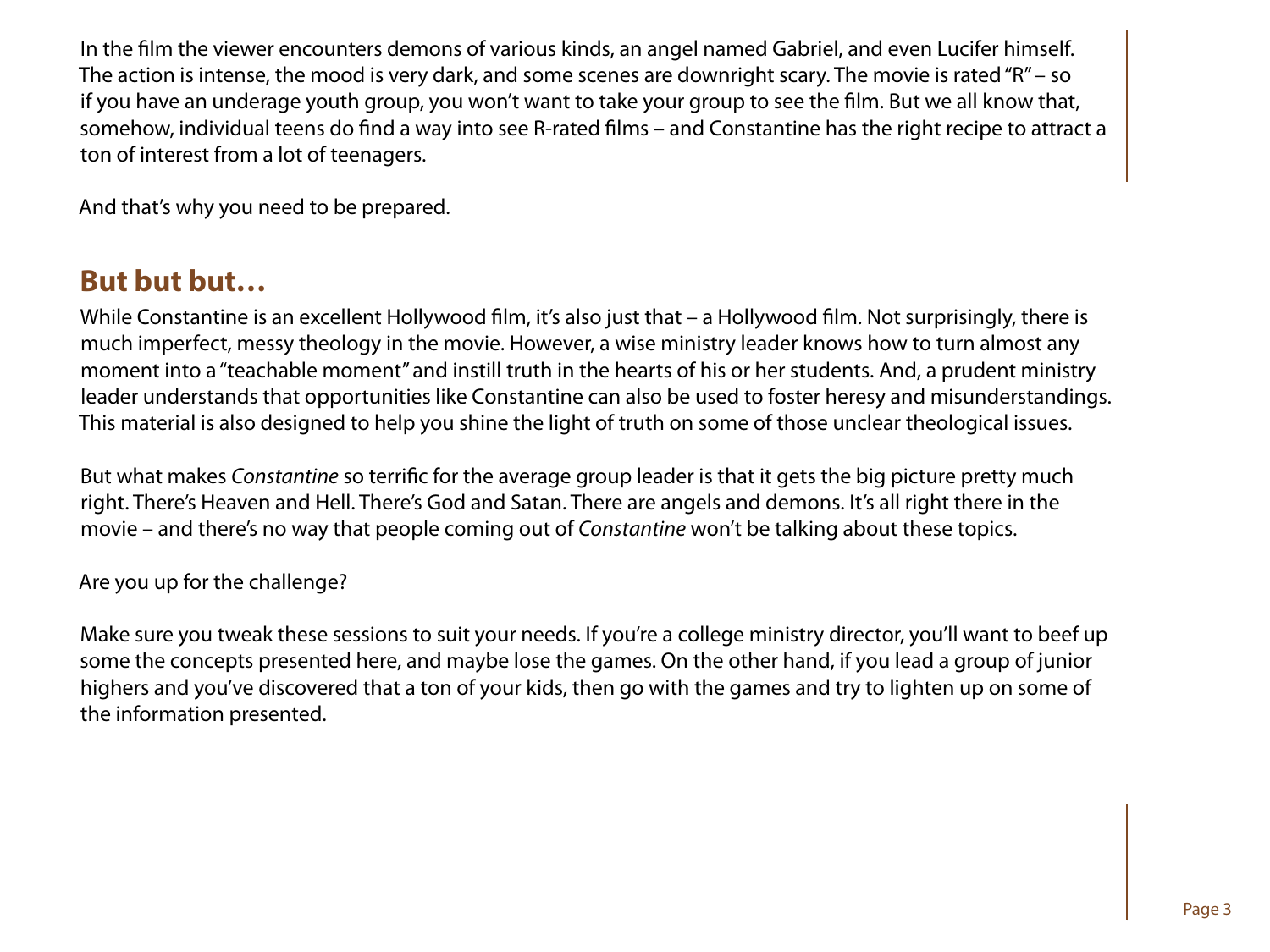# **Session 1: Angels and Demons**

This session explores angelic beings, their roles and activities. By the end of this session your students will have a clearer understanding of these beings, and a greater appreciation for their role.

The depictions of demons and angels in Constantine reinforces untrue stereotypes of those beings: "soldier" demons in the film are more like menacing, brainless ape-like monsters than spiritual beings; androgynous angels that have huge feathered wings; higher-ranking demons who are as slick and well-mannered as they are evil; a yellow-toothed, thoroughly devious Satan who has far greater powers than any other being in the film, and others.

As scary as the spiritual beings are in the film, from this session's Bible study your students should discover that angels transcend "scary" – they are awesome and somewhat incomprehensible.

#### **Crowdbreaker**

To get the meeting rolling, play Angels, Demons, Man – a version of Rock, Paper, Scissors. Have your students pair up and stand back-to-back. When you say, "Ready, Set, GO!" the players spin around in one of three positions:

- Angel (hands in armpits, flapping "wings" and say, "Blessings!")
- Demon (hands in air with fingers curved like talons and say "Curses!")
- Man (hands on hips and say, "Hi there!")

The Man defeats the Angel, the Angel defeats the Demon, and the Demon defeats the Man. (Quick theological disclaimer: no hierarchy or teaching is implied in this game!) Have the winners pair up with other winners and play again. Rinse and repeat until you have a single winner left.

#### **Discussion**

Generate some discussion around these kinds of questions:

- What images come to your mind when you hear the word "angel"?
- What do you think of when you hear the word "demon"?
- Where do we get our ideas of angels and demons?
- How accurate do you think our concepts are?
- What do you think angels and demons do?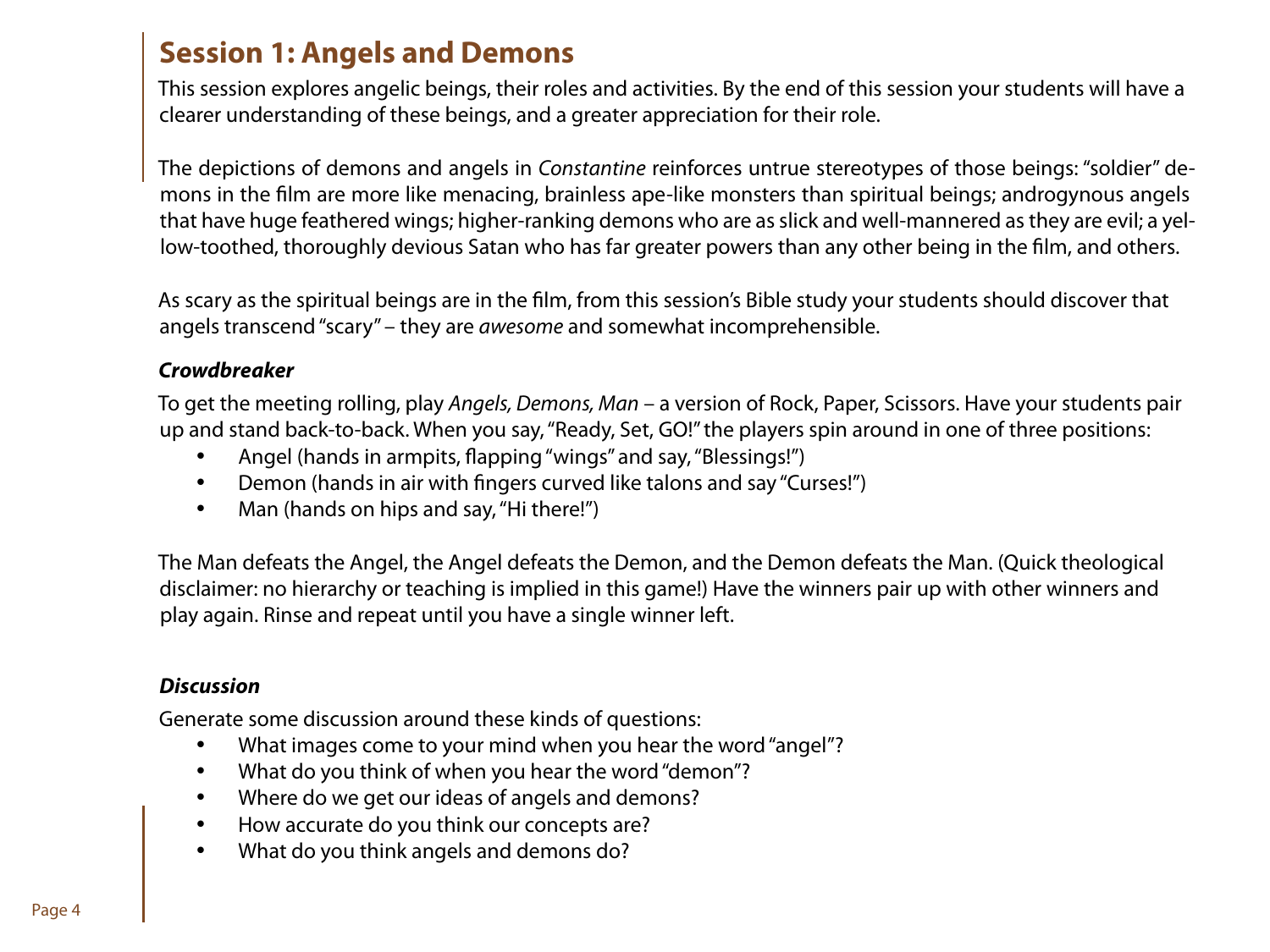#### **Bible Study**

The Bible does not specifically deal with the subject of angels, yet there are many incidents in Scripture that give us plenty of information about them. For the first part of this study, focus on one incident recorded in **Daniel 10:1–11:1**, and draw the conclusions listed below.

Angels Are Real – The being that Daniel talked with was a real creature, not a vision. However, this angel was a "spiritual" being—Daniel could see him, and even describe his appearance; the other men with Daniel could not see the angel, but sensed something scary (maybe from Daniel's reaction) and ran for cover. Previously, an angel named Gabriel had appeared to Daniel to give him some inside information that Daniel needed. This time, though, this being seems to be someone else – a warrior angel instead of a messenger.

In the movie, Constantine could see what nobody else could: the real world of angels and demons. In a way he was like Elisha. In **1 Kings 12:15-17** we read, "When the servant of Elisha got up and went out early the next morning, an army with horses and chariots had surrounded the city. 'Oh, my lord, what shall we do?' the servant asked. 'Don't be afraid,' the prophet answered. Those who are with us are more than those who are with them.' And Elisha prayed, 'O LORD, open his eyes so he may see.' Then the LORD opened the servant's eyes, and he looked and saw the hills full of horses and chariots of fire all around Elisha." Elisha knew that angels were real, and that they were everywhere around them. Even though we do not have Constantine's (or Elisha's) ability to see them, there are indeed angelic beings all around us.

- Angels Are Awesome Try to put into your own words Daniel's description of the angel. This guy, although in human form, was one scary dude! The description that Daniel gives is so detailed that this person must have made a significant impression on Daniel. However, angels don't all look this way—have someone look up and read **Hebrews 13:2.** From that verse we learn that we might encounter angels, even have them over for dinner, and not realize it.
- Angels Conflict This being was held up for three weeks, unable to complete his mission because of a battle with a similar being sent from Satan. The battle was so evenly matched that, without the help of another angel named Michael, this angel would have still been fighting. Possibly they were fighting over influencing the King of Persia, which would affect the treatment of God's people who were living in Persia as a subservient population to the dominant world power.
- Angels Have Rank Note that Michael's rank is "one of the chief princes" or "archangel." From the rest of Scripture we can deduce that there are "ranks" that are assigned to angels. The angel talking with Daniel was evidently high ranking, and had been fighting with an equally talented angelic being sent from Satan.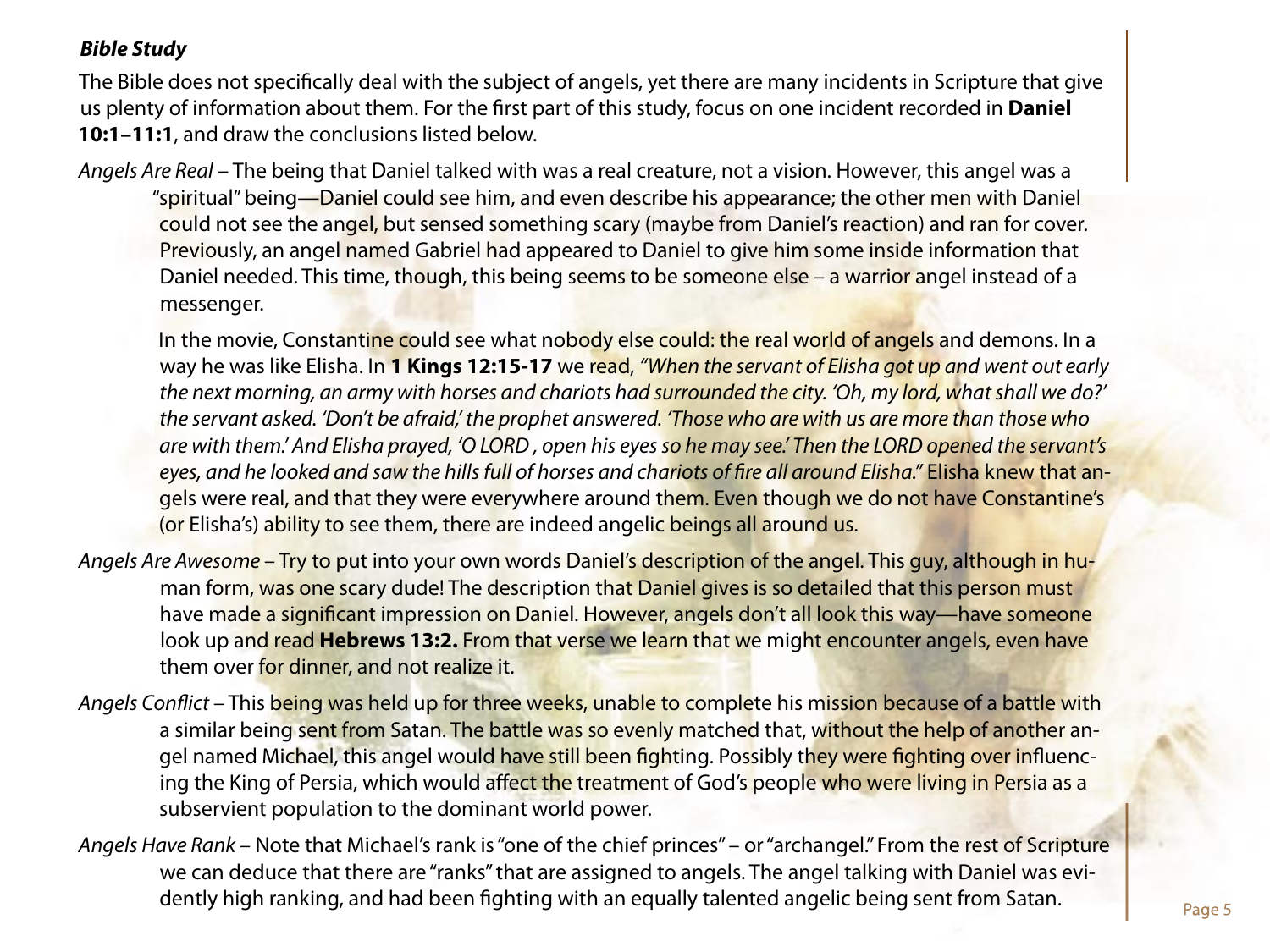In Constantine we encounter various kinds of angelic beings – from scummy little scavengers to bug-infested strongmen, from slickly-dressed smooth operators to vile Satan himself. The movie does indeed indicate that there are various kinds of angelic beings.

Satan and his angels need a little more discussion. Have your students look up and read **Revelation 12:7-9**. Here's The Message paraphrase:

War broke out in Heaven. Michael and his Angels fought the Dragon. The Dragon and his Angels fought back, but were no match for Michael. They were cleared out of Heaven, not a sign of them left. The great Dragon ancient Serpent, the one called Devil and Satan, the one who led the whole earth astray—thrown out, and all his Angels thrown out with him, thrown down to earth.

Talk through these points:

- Satan Is An Angel Satan rebelled against God, tried to take over Heaven, and lost. From other Bible verses we know that he was the most powerful and perfect angel that God made. He rallied one-third of all angels to his cause. He didn't grow horns, turn red, or get a pitchfork when he lost his fight against Michael and the rest of Heaven's angels. Satan is not the opposite of God, or of Jesus – he's more like the opposite of Michael.
- Satan, And His Cohorts, Are Evil They have "led the whole earth astray" by tempting Adam and Eve to sin, by accusing Christians and causing them to doubt their faith, by bringing death to the world. Christians are warned against Satan's "devices" (**2 Corinthians 2:11**), and called to "resist" him (**James 4:7**). However, and this is a point the movie misses, Satan and demons almost never come across as evil – Satan attempts to hide the horror of his evil. **2 Corinthians 11:14** says, "Satan himself masquerades as an angel of light."
- Satan Is Already Defeated The Bible is clear: Jesus defeated Satan and death on the Cross, and made His victory plain when He rose from the dead (**Hebrews 2:14**). The war's outcome is already known, but many battles are yet to be waged.

#### **Conclusion**

Bring your meeting to a close by reminding your students that angels – both good and evil – are a part of our life. We rarely get to see their influence, but we certainly can feel it. Read **Ephesians 6:10-18** –

God is strong, and he wants you strong. So take everything the Master has set out for you, well-made weapons of the best materials. And put them to use so you will be able to stand up to everything the Devil throws your way. This is no afternoon athletic contest that we'll walk away from and forget about in a couple of hours. This is for keeps, a life-or-death fight to the finish against the Devil and all his angels. Be prepared.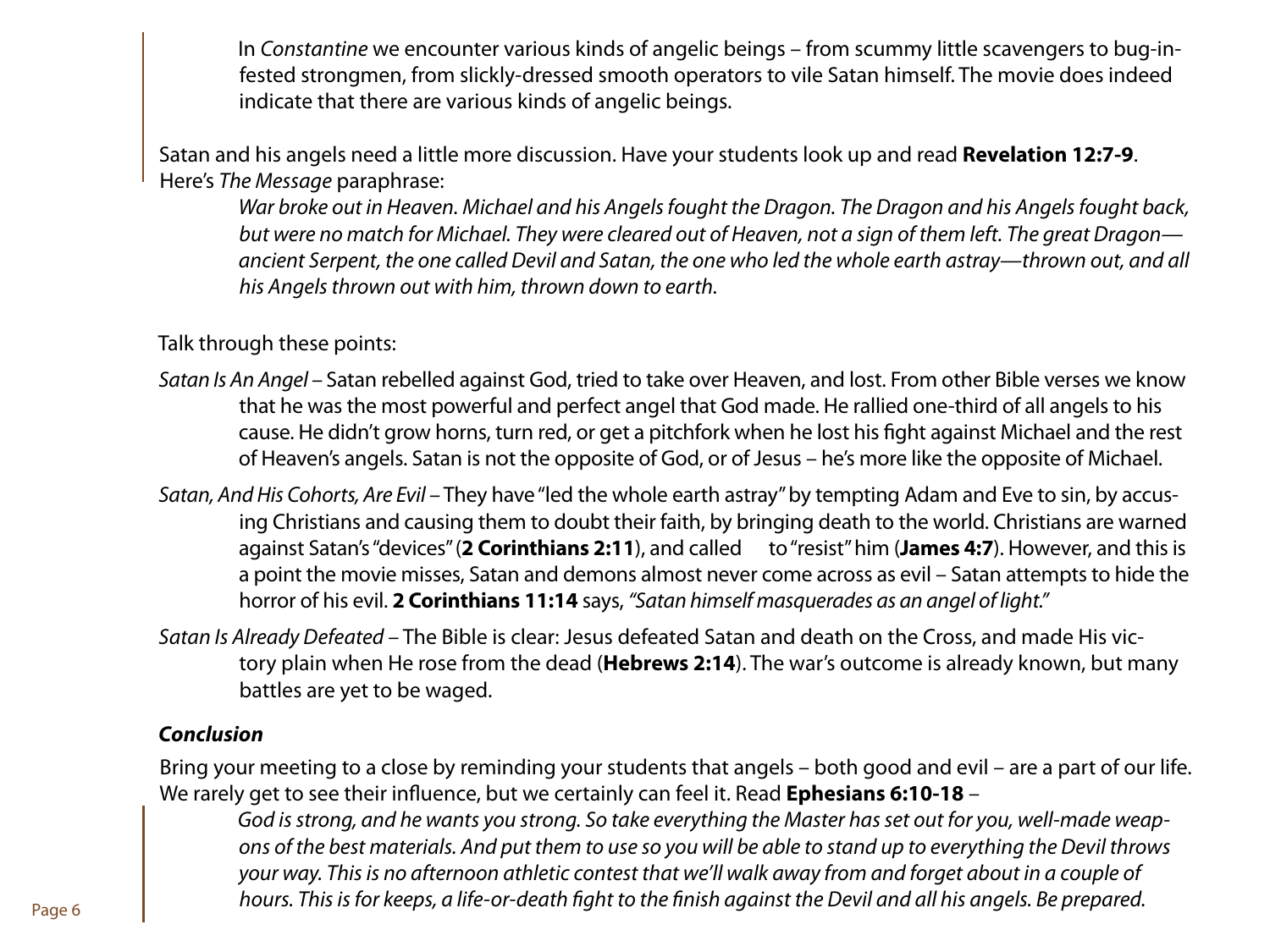You're up against far more than you can handle on your own. Take all the help you can get, every weapon God has issued, so that when it's all over but the shouting you'll still be on your feet. Truth, righteousness, peace, faith, and salvation are more than words. Learn how to apply them. You'll need them throughout your life. God's Word is an indispensable weapon. In the same way, prayer is essential in this ongoing warfare. Pray hard and long. Pray for your brothers and sisters. Keep your eyes open. Keep each other's spirits up so that no one falls behind or drops out.

Finish up with the kind of prayer mentioned in those verses!

# **Session 2: Heaven and Hell**

Fire and brimstone. Streets of gold. Weeping, wailing and gnashing of teeth. Singing "Halleluiah" over and over and over for eternity. Even if the phrases are Biblical, our society has turned them into myths about Heaven and Hell. This session attempts to debunk some common misconceptions about eternity, and give clear Biblical teaching about the reality of Heaven and Hell. By the time your meeting is over, your students should see Heaven as their true home, and have a fresh concern for people headed in the opposite direction.

We have a much easier time imagining what Hell is like than we do Heaven. Images of Hell are commonplace, whereas we have much more difficulty picturing Heaven. In the movie, Hell is pictured far more times, and in much greater detail, than Heaven. The filmmakers went to great lengths to recreate a hellish version of Los Angeles' Highway 101 freeway, yet we get only a fleeting glimpse of an ethereal heavenly version of the same location. Hell is easier to imagine than Heaven.

In this session, we will look at two incidents in Scripture that give us some clues about Heaven and Hell: the incident with the "rich man" and Lazarus, and Paul's description of a "man" who had a near-death experience and saw paradise.

#### **Crowdbreaker**

Play the old favorite: Twister with a bit of a twist. (Get it? Twister? Twist? Hehehe!) Divide into four teams, and have each team choose a player. While the players are tying themselves into knots, their teammates cheer them on. When a player is eliminated, a new player from the cheering section takes his or her place. Play until only a single player remains.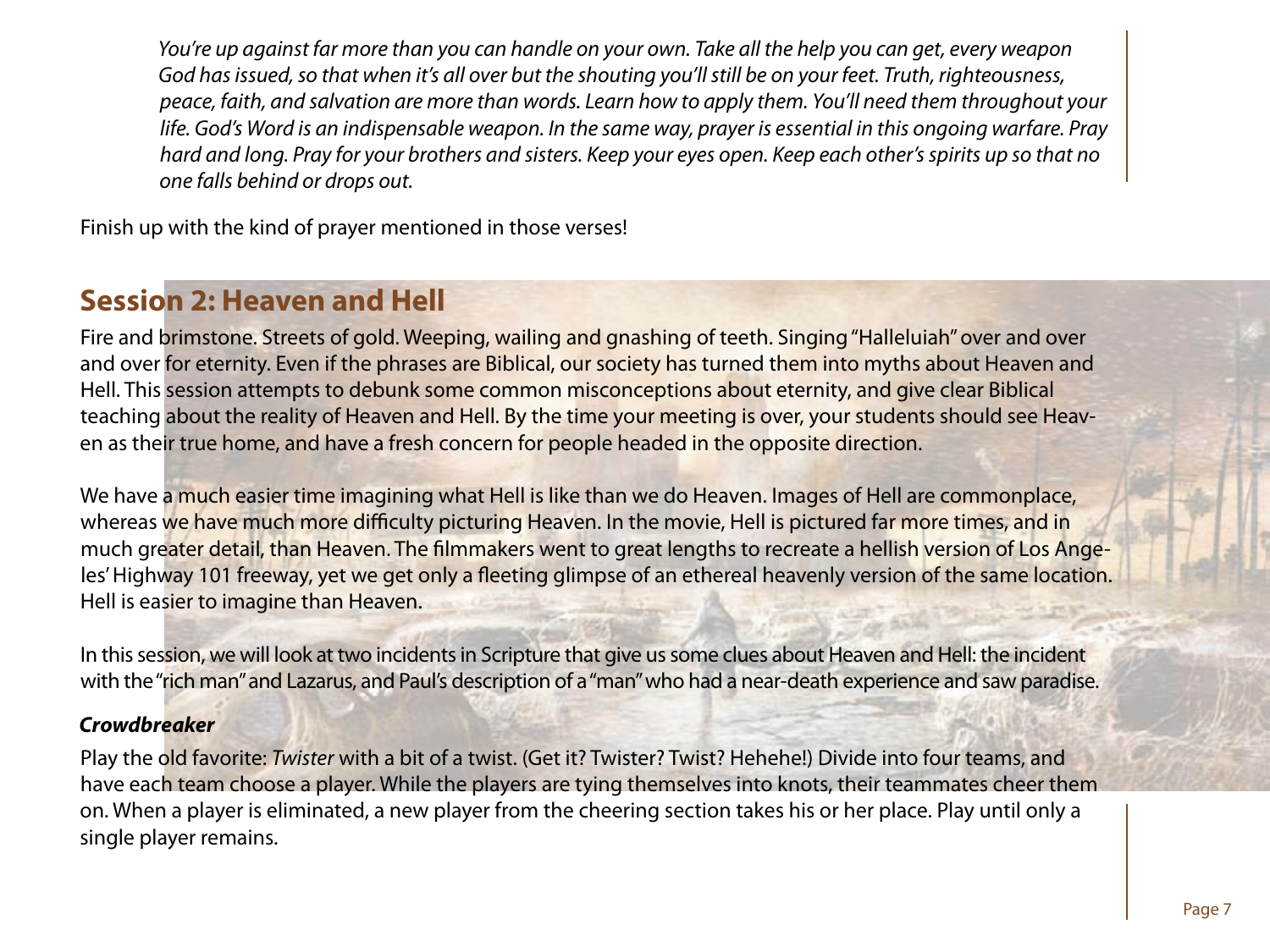#### **Discussion**

Mention that the difficulty of playing Twister is trying to be two or more places at once. In the film, Heaven and Hell coexists with our world. When a person dies, they are in the exact same room or spot – only they're in Heaven or Hell. This concept of alternate realities isn't too far from the actual truth. Heaven and Hell do exist, but in a different dimension of time-space. The spiritual realm is not restricted to the four dimensions that make up our reality (up, down, forward, back and time). Get some discussion going around these types of questions:

- What do you think Heaven is like?
- What images of Hell come to your mind?
- Where do you think Heaven is? How about Hell?
- How have your concepts of Heaven and Hell changed since you were a little kid?
- How "real" do you think Heaven and Hell are?

#### **Bible Study**

Have your students look up **Luke 16:19-31**. Read the passage aloud, letting one student read one verse, then move to another student who reads the next verse and so on. You will want to be careful in teaching from these verses – Luke's purpose of including this parable, and Jesus' emphasis in telling it, was to condemn the self-righteousness and selfishness of the Pharisees, not to explain the afterlife. However, there are some clear lessons about Heaven and Hell given by Jesus in this parable:

- Life Doesn't End At Death Both men, the rich man and Lazarus, die. But they're not dead they are living in a different place. Humankind is different from all others in God's earthly creation: we are eternal beings. That's likely part of what God meant when, in **Genesis 1**, He said, "Let us make man in our image."
- We're The Same People After Death Note that neither the rich man nor Lazarus changed their identity after dying. They are still who they were—they have not been reincarnated as someone else, nor have they transmorgrified into angels. Interestingly, the rich man still seemed to view Lazarus as his pawn, his social inferior. In the movie, characters that die discover that they are immediately in a new reality. They haven't changed who they are, just where they are. Constantine does an excellent job of portraying these Biblical truths.
- Hell Is Horrible The rich man experienced "torment" so much so that he tried to negotiate his way to relief. He was also very concerned that none of his family experiences the agony of Hell. Draw some comparisons with the depictions of Hell in Constantine: roaming scavengers, decaying landscape, flames, roaring and howling sounds, etc.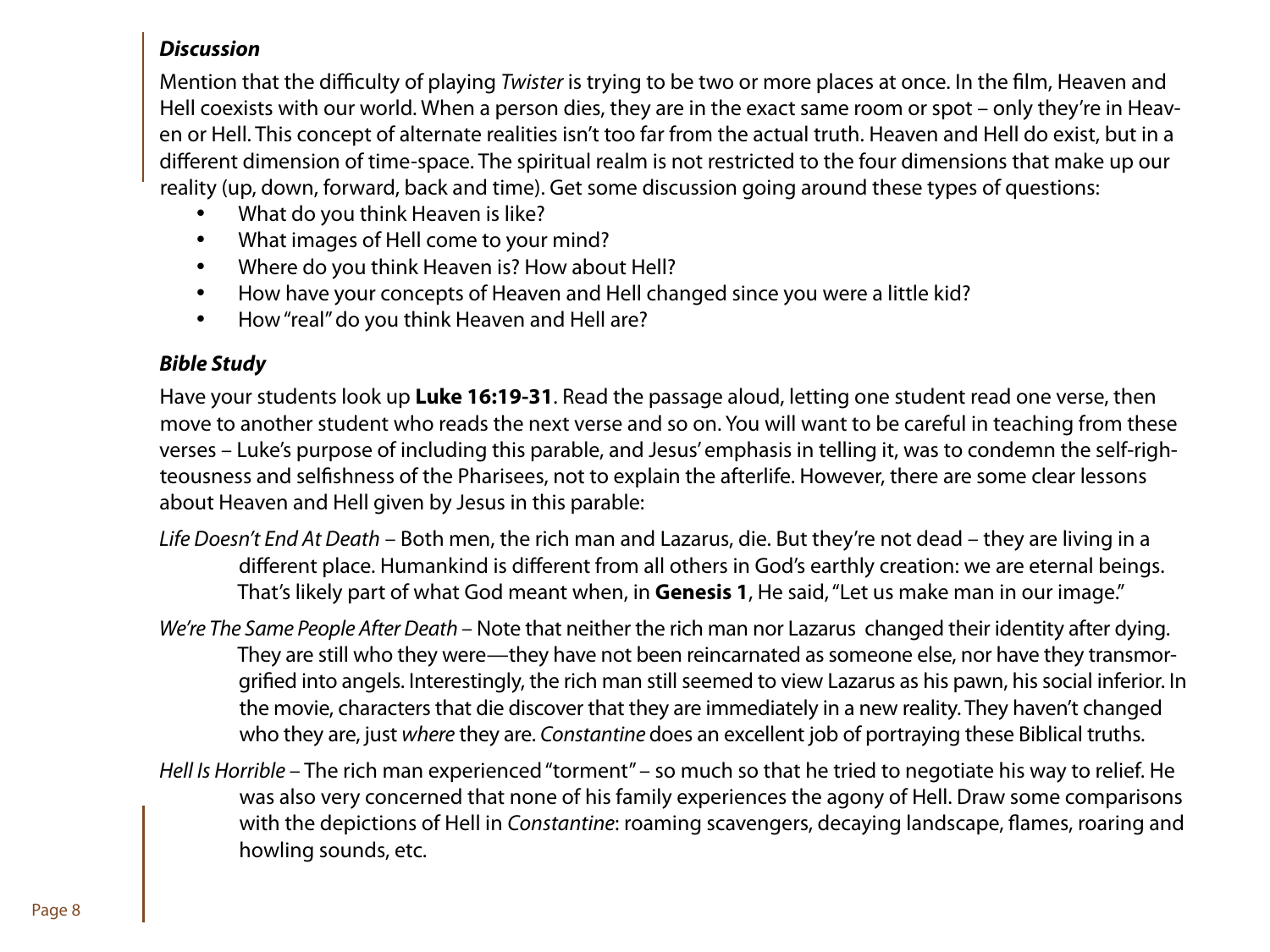Heaven Is Heavenly – Lazarus' condition was in direct contrast to the rich man's. In fact, the reversal of fortunes between the two men is the main point of the story. Lazarus was being "comforted" in Heaven, which was probably a new experience for him.

Now turn your group's attention to **2 Corinthians 12:2-4**. Here it is in The Message paraphrase:

I know a man who, fourteen years ago, was seized by Christ and swept in ecstasy to the heights of heaven. I really don't know if this took place in the body or out of it; only God knows. I also know that this man was hijacked into paradise—again, whether in or out of the body, I don't know; God knows. There he heard the unspeakable spoken, but was forbidden to tell what he heard.

Most students of the Bible conclude that Paul is referring to himself, likely describing what happened when he was stoned by an angry mob, and then revived by his Christian friends (**Acts 14:19-20**). Draw out these two observations from this Scripture:

- There's only one Heaven The "heights of heaven" is translated "third heaven" in most Bibles, which can confuse some people. The phrase was a common way of saying "all the way" or "to the extreme" – kind of like we use "grand slam" to describe something totally great. The point is that we don't work our way through successive lifetimes or heavens – when we die, we enter eternity.
- Heaven Is Indescribable There is no way that we, with our limited experience and vocabulary, can adequately describe what Heaven will be like. We cannot even imagine even the tiniest sliver of how great it will be! No wonder Constantine shows so little of Heaven – it is beyond our ability to conceive!

#### **Conclusion**

The glimpses of Heaven (and of Hell) that the Bible gives, and they're just glimpses, are aimed at strengthening faith and promoting holiness, not satisfying curiosity. So finish up your session by challenging your students to live and act in a heavenly manner. Read to the group **Philippians 3:20-21**:

But our citizenship is in heaven. And we eagerly await a Savior from there, the Lord Jesus Christ, who, by the power that enables him to bring everything under his control, will transform our lowly bodies so that they will be like his glorious body.

Close in prayer.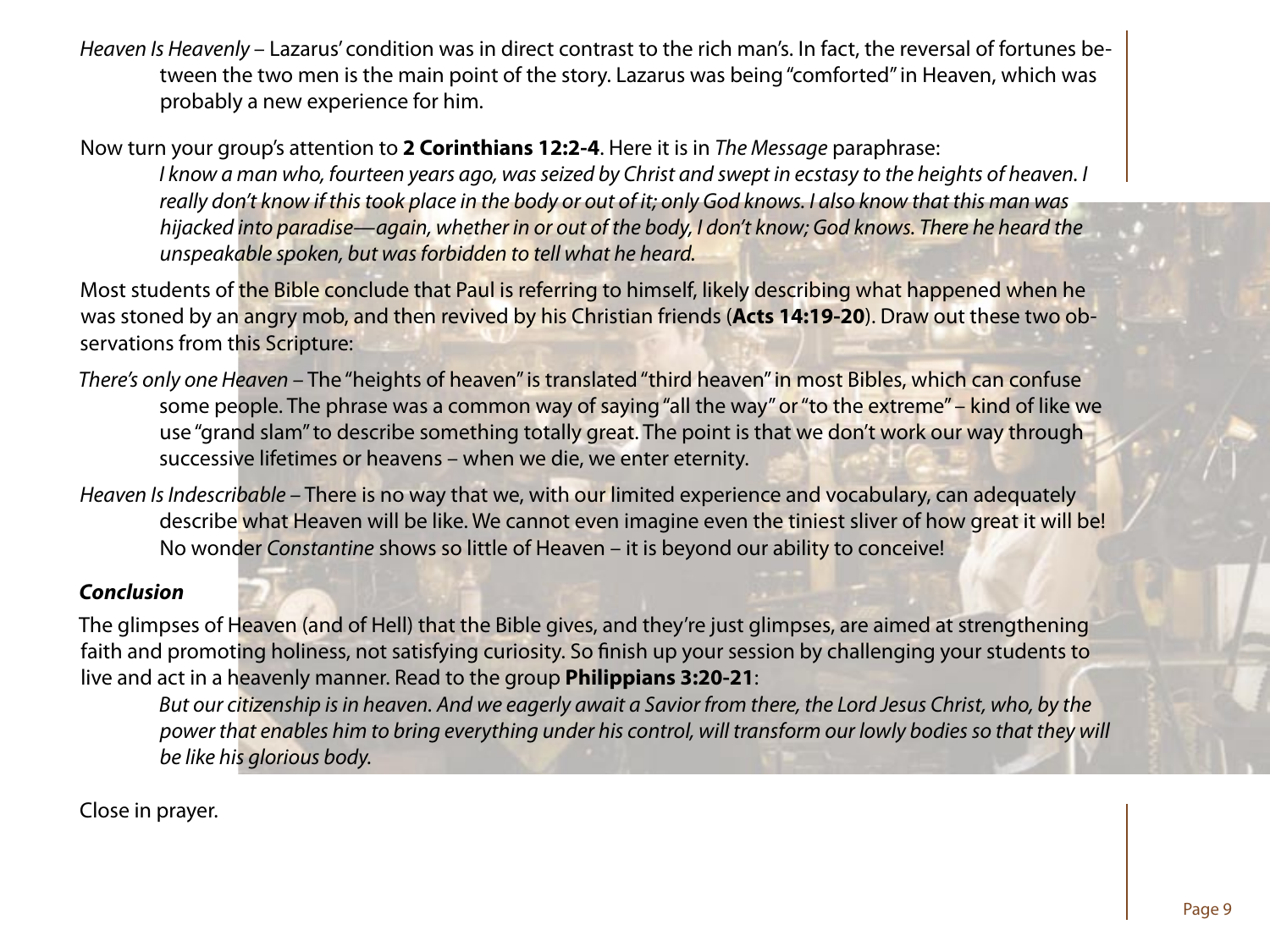# **Session 3: Faith and Salvation**

In the movie, Constantine is desperately trying to earn a reprieve. He his working hard for God by sending demons back to Hell. The only person he can plead his case to is the angel named Gabriel, but each time the answer is the same: no. You need faith to enter Heaven and Constantine is disqualified because faith is about belief without proof.

This issue is where the movie offers ministry leaders the greatest opportunity to teach truth. The movie gets it right – one cannot earn God's forgiveness. Eternal life in Heaven is a gift from God that is received by faith, not a prize that is won by effort. This session attempts to communicate grace and faith in such a way that your students will have an opportunity to take a step of faith and accept God's gift of salvation.

#### **Crowdbreaker**

The Trust Fall has been done so often in youth ministry programs that it has almost become a cliché. However, the reason it's used so much is because it is so effective!

Have a volunteer stand on an elevated platform – a table, tall chair, etc. – with his or her back to the edge. Have the rest of your students (at least six or more) form two lines near the edge of the platform, cross their arms and grab the wrists of the person standing opposite of them. Their interlocking arms form the "bed" upon which your volunteer will fall back onto. Have the volunteer cross his or her arms over their chest and, on the count of three, close their eyes and fall backward – into the waiting arms of their friends. Let as many kids participate as the volunteer as is practical.

#### **Discussion**

Debrief the Trust Fall activity by talking through these kinds of questions:

- What made falling backward so scary?
- What was going through your mind just before you fell backward?
- As you were getting ready to catch your friends, what thoughts were you having?
- How does this activity relate to Christian "faith"?
- What is the difference between "faith" and "foolishness"?
- Why do you think "faith" is difficult for people to have?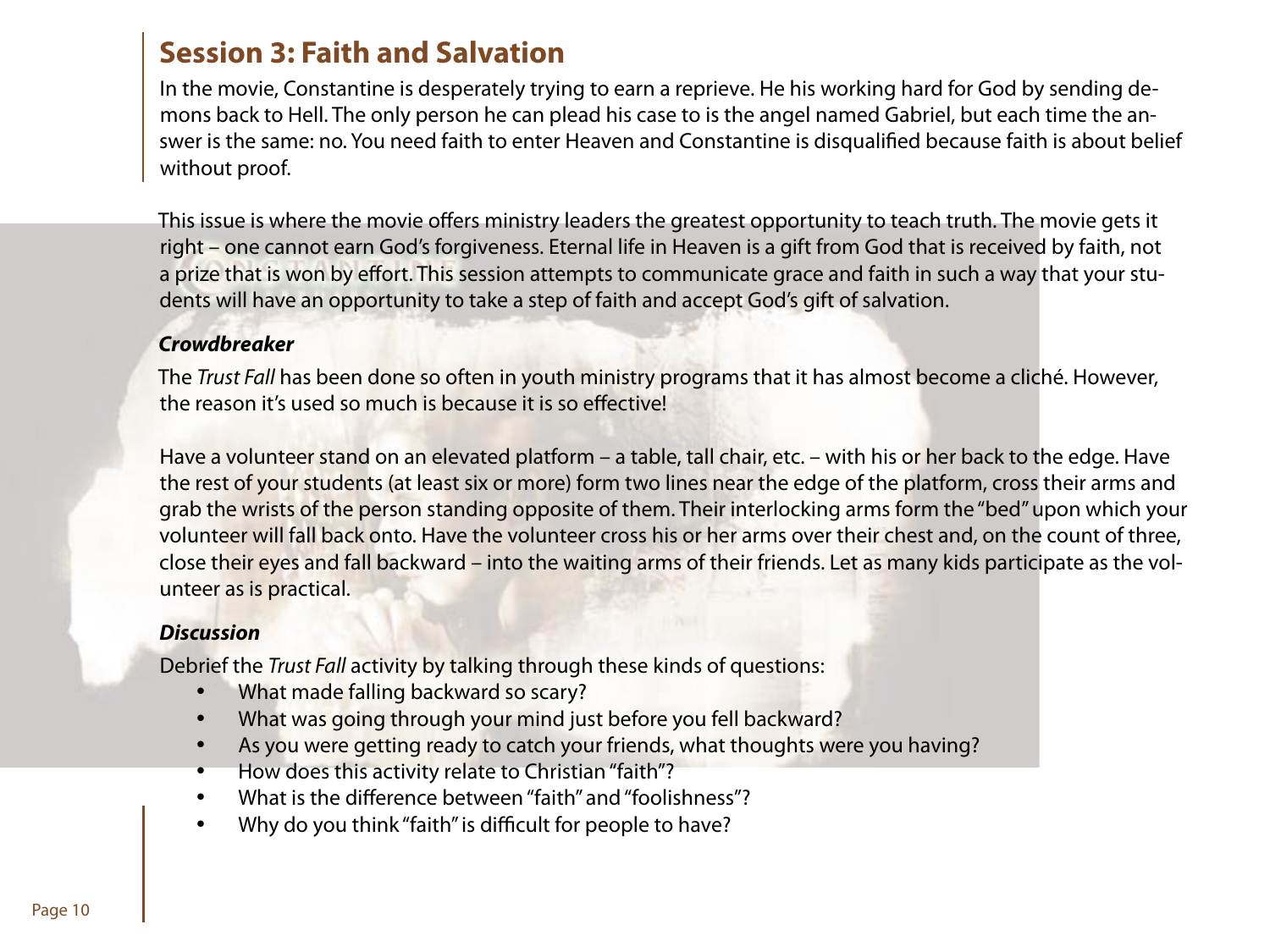#### **Bible Study**

John Constantine had a hard time with faith. He wanted to earn his way into Heaven, and could not bring himself to simply trust God and receive forgiveness. And the thing is, he's a lot like most people. We innately want to do something so that God will accept us, forgive us, and grant us eternal life. "Religion" is all about "doing" for God, but Christianity recognizes that God has already "done" the work for us. Read these verses aloud to your group, and then teach through the main points listed below.

#### **John 3:16-18**

This is how much God loved the world: He gave his Son, His one and only Son. And this is why: so that no one need be destroyed; by believing in Him, anyone can have a whole and lasting life. God didn't go to all the trouble of sending his Son merely to point an accusing finger, telling the world how bad it was. He came to help, to put the world right again. Anyone who trusts in Him is acquitted; anyone who refuses to trust Him has long since been under the death sentence without knowing it. And why? Because of that person's failure to believe in the one-of-a-kind Son of God when introduced to Him.

#### **Hebrews 11:1, 6**

Faith is being sure of what we hope for and certain of what we do not see. Without faith it is impossible to please God, because anyone who comes to Him must believe that He exists and that He rewards those who earnestly seek Him.

#### **John 1:10-13**

He was in the world, and though the world was made through Him, the world did not recognize Him. He came to that which was His own, but His own did not receive Him. Yet to all who received Him, to those who believed in His name, He gave the right to become children of God– children born not of natural descent, nor of human decision or a husband's will, but born of God.

- You Can't Earn Heaven No one can be good enough to impress God. He doesn't work that way. That's the lesson John Constantine couldn't seem to learn. No matter how much you do for God, your efforts are not what He requires. God's love for us is so great that He made the ultimate sacrifice, rather than requiring us to earn salvation. He became one of us, and paid our penalty by dying for us. He proved that His death satisfied the debt by coming back to live. He did all that so that we can have a "whole and lasting life."
- Faith Is Reasonable You would never fall backwards into open air, but even knowing that your friends would catch you didn't make the Trust Fall easy. Faith is never blind belief, but a genuine trust in something